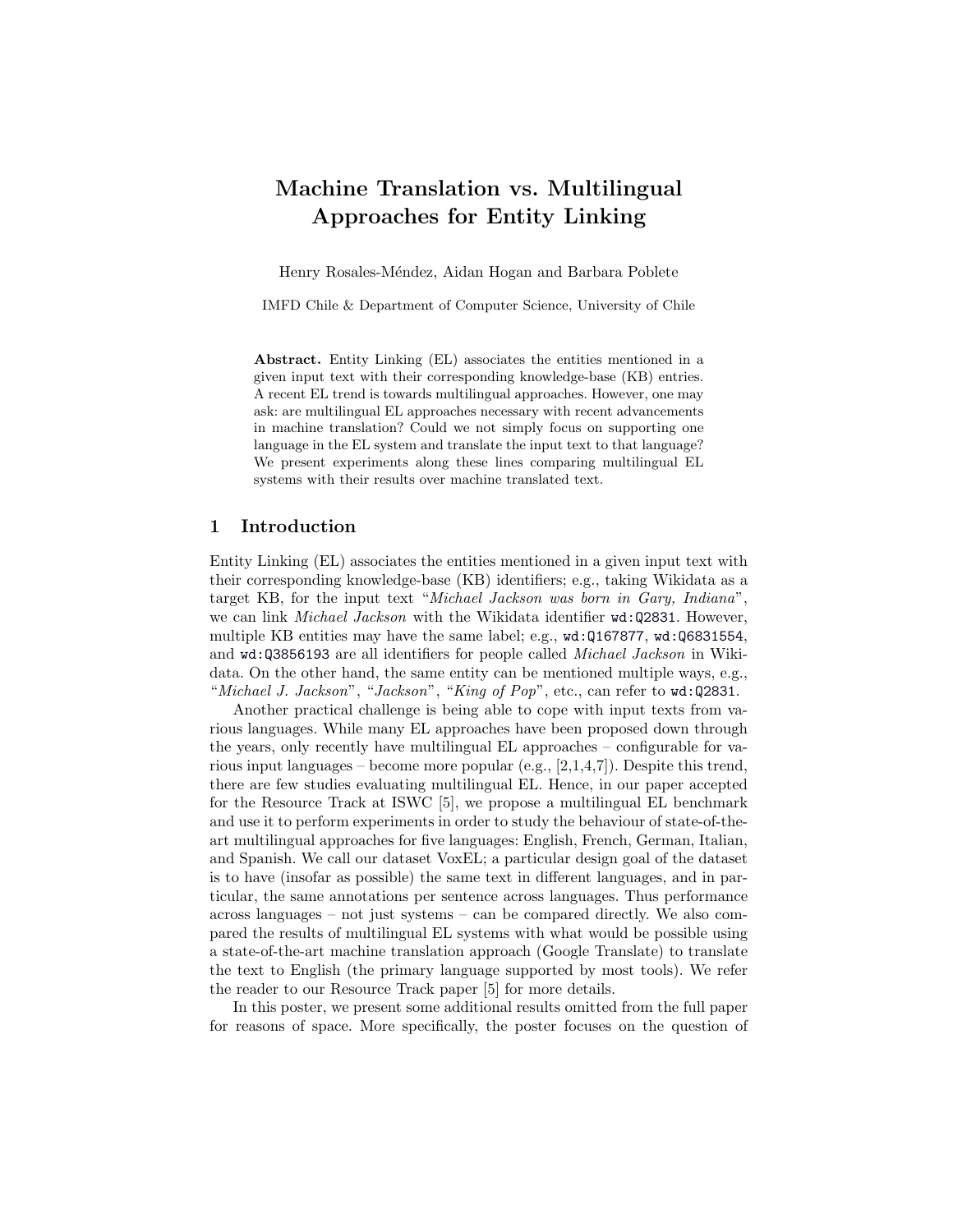how an *a priori* machine translation process compares with multilingual EL approaches, contributing novel results using VoxEL to evaluate EL performance using machine translation of the input to languages other than English. More generally, in the poster session, we would like to discuss with interested attendees the interplay between multilingual EL and machine translation.

## 2 Evaluating Multilingual Entity Linking Approaches

A multilingual EL system is characterised by being configurable for multiple input languages. In this work, we evaluate four multilingual EL systems with public APIs, namely Babelfy [\[4\]](#page-3-2), DBpedia Spotlight [\[1\]](#page-3-1), FREME [\[7\]](#page-3-3) and TagME [\[2\]](#page-3-0). For reasons of space, we refer to our previous work [\[6,](#page-3-5)[5\]](#page-3-4) for further details on these systems and other multilingual EL systems proposed in the literature.

Evaluating multilingual EL systems requires benchmark datasets with texts in various languages. To further compare the quality of EL results across languages – not just systems – we need (insofar as possible) the same text and annotations in the different languages. Only a few such datasets have been proposed: TAC KBP<sup>[1](#page-1-0)</sup>, SemEval<sup>[2](#page-1-1)</sup>, and MEANTIME [\[3\]](#page-3-6). However, MEANTIME [3] is the only publicly available dataset; SemEval is published by a third-party whereas the TAC KBP dataset we could not acquire. Furthermore, we found that these datasets exhibit differences in their annotations for different languages. For a more detailed explanation of multilingual benchmark datasets see [\[5\]](#page-3-4) and for results comparing various EL systems over the SemEval dataset, see [\[6\]](#page-3-5).

To support multilingual EL evaluation, in [\[5\]](#page-3-4) we proposed VoxEL: a curated text extracted from the multilingual VoxEurop news site<sup>[3](#page-1-2)</sup> and manually annotated for EL benchmarking. This dataset contains 15 documents for each of the five supported languages: Germany, English, Spanish, French and Italian. To support comparison across languages, VoxEL was edited to ensure the same annotations per sentence across languages, normalising variances across languages. Given a lack of consensus on the definition of "entity", VoxEL features two annotated version of the documents for each language: one strict that includes entities referring to people, places and organisations, and one relaxed that includes links to all unambiguous pages of Wikipedia. Per language, VoxEL contains 204 and 674 annotations in the strict and relaxed version respectively.

### 3 Experiments

We conduct experiments using VoxEL to compare the behaviour of the four aforementioned multilingual EL systems for the five different languages offered by the dataset: German (DE), English (EN), Spanish (ES), French (FR) and Italian (IT). All systems were configured with their default parameters, except

<span id="page-1-0"></span> $1$  <https://tac.nist.gov/2017/KBP/>; June 1st, 2018.

<span id="page-1-1"></span> $^{2}$  <http://alt.qcri.org/semeval2018/>; June 1st, 2018.

<span id="page-1-2"></span> $3$  <http://www.voxeurop.eu>; June 1st, 2018.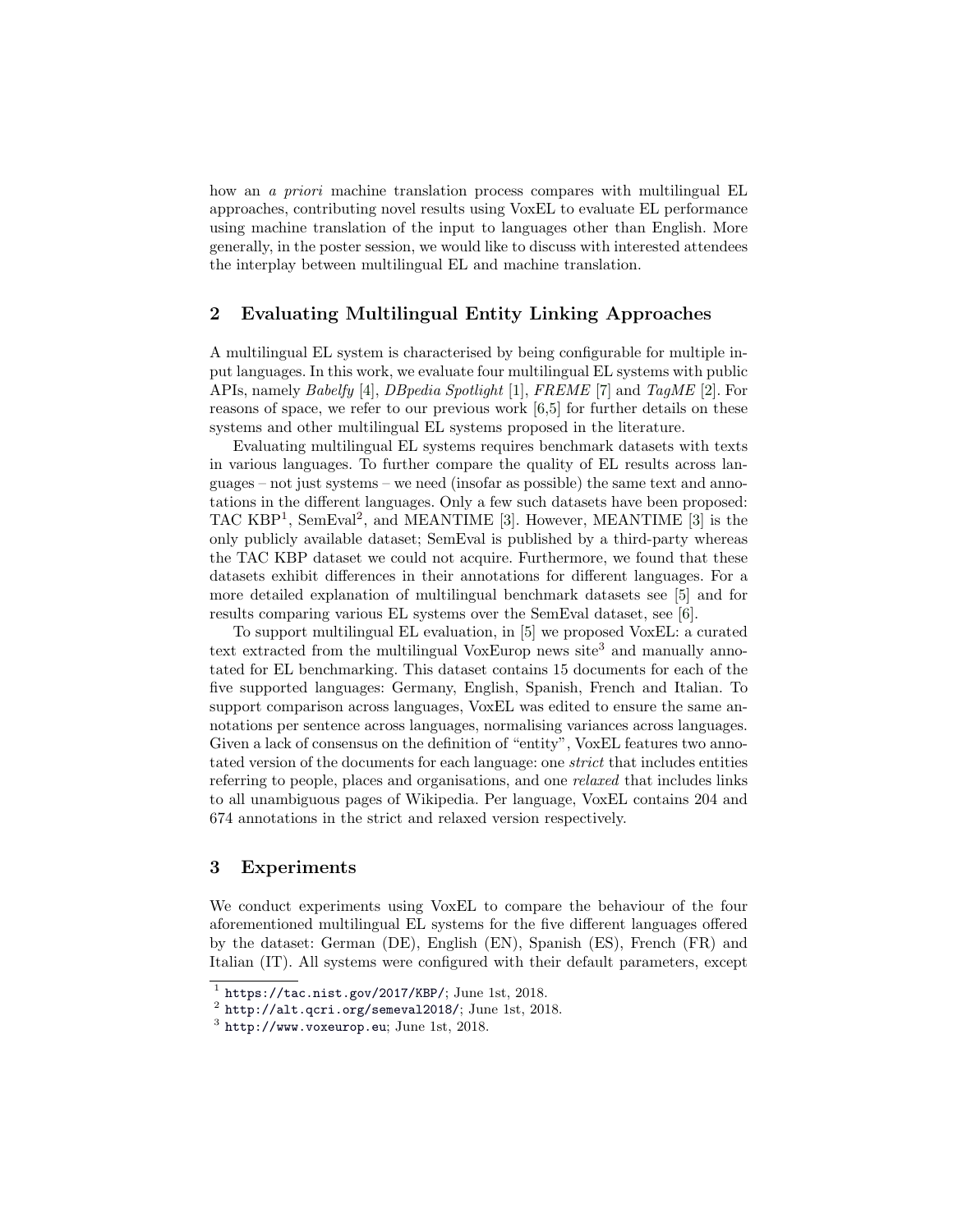|                                     |                        |                  |                  | Relaxed          |                  |                  |                  |                  | Strict           |                  |                  |
|-------------------------------------|------------------------|------------------|------------------|------------------|------------------|------------------|------------------|------------------|------------------|------------------|------------------|
|                                     |                        | $DE \rightarrow$ | $EN \rightarrow$ | $ES \rightarrow$ | $FR \rightarrow$ | IT $\rightarrow$ | $DE \rightarrow$ | $EN \rightarrow$ | $ES \rightarrow$ | $FR \rightarrow$ | $IT \rightarrow$ |
| $Babelfy_R$                         | $\rightarrow DE$       | 0.523            | 0.498            | 0.495            | 0.492            | 0.490            | 0.344            | 0.342            | 0.365            | 0.369            | 0.367            |
|                                     | $\rightarrow EN$       | 0.508            | 0.545            | 0.515            | 0.506            | 0.502            | 0.299            | 0.319            | 0.299            | 0.315            | 0.301            |
|                                     | $\rightarrow ES$       | 0.525            | 0.558            | 0.541            | 0.552            | 0.548            | 0.344            | 0.356            | 0.362            | 0.357            | 0.348            |
|                                     | $\rightarrow FR$       | 0.493            | 0.485            | 0.502            | 0.493            | 0.493            | 0.332            | 0.331            | 0.342            | 0.309            | 0.341            |
|                                     | $\rightarrow IT$       | 0.513            | 0.527            | 0.512            | 0.533            | 0.504            | 0.366            | 0.379            | 0.377            | 0.378            | 0.365            |
| $Babelfy_s$                         | $\rightarrow$ DE       | 0.279            | 0.271            | 0.275            | 0.285            | 0.273            | 0.572            | 0.584            | 0.589            | 0.606            | 0.588            |
|                                     | $\rightarrow EN$       | 0.312            | 0.308            | 0.309            | 0.323            | 0.304            | 0.518            | 0.567            | 0.523            | 0.559            | 0.533            |
|                                     | $\rightarrow ES$       | 0.318            | 0.327            | 0.325            | 0.334            | 0.336            | 0.577            | 0.607            | 0.611            | 0.610            | 0.590            |
|                                     | $\rightarrow FR$       | 0.301            | 0.299            | 0.312            | 0.290            | 0.310            | 0.574            | 0.601            | 0.608            | 0.583            | 0.606            |
|                                     | $\rightarrow IT$       | 0.306            | 0.319            | 0.318            | 0.321            | 0.311            | 0.604            | 0.634            | 0.640            | 0.638            | 0.616            |
| DB pedia Spotlight $\rightarrow ES$ | $\rightarrow$ DE       | 0.400            | 0.139            | 0.177            | 0.155            | 0.166            | 0.510            | 0.220            | 0.292            | 0.248            | 0.280            |
|                                     | $\rightarrow EN$       | 0.442            | 0.466            | 0.454            | 0.465            | 0.450            | 0.697            | 0.707            | 0.695            | 0.722            | 0.730            |
|                                     |                        | 0.159            | 0.121            | 0.373            | 0.130            | 0.199            | 0.292            | 0.209            | 0.513            | 0.234            | 0.350            |
|                                     | $\rightarrow FR$       | 0.176            | 0.177            | 0.181            | 0.314            | 0.180            | 0.245            | 0.252            | 0.252            | 0.464            | 0.255            |
|                                     | $\rightarrow IT$       | 0.184            | 0.163            | 0.221            | 0.158            | 0.382            | 0.272            | 0.219            | 0.335            | 0.223            | 0.601            |
| <b>FREME</b>                        | $\rightarrow$ DE       | 0.282            | 0.072            | 0.132            | 0.114            | 0.160            | 0.483            | 0.154            | 0.240            | 0.179            | 0.261            |
|                                     | $\rightarrow EN$       | 0.401            | 0.407            | 0.402            | 0.397            | 0.406            | 0.700            | 0.708            | 0.715            | 0.694            | 0.713            |
|                                     | $\rightarrow ES$       | 0.174            | 0.117            | 0.302            | 0.147            | 0.232            | 0.319            | 0.231            | 0.583            | 0.269            | 0.417            |
|                                     | $\rightarrow FR$       | 0.167            | 0.143            | 0.169            | 0.268            | 0.214            | 0.287            | 0.278            | 0.314            | 0.483            | 0.322            |
|                                     | $\rightarrow$ $IT$     | 0.164            | 0.127            | 0.205            | 0.136            | 0.373            | 0.321            | 0.253            | 0.413            | 0.256            | 0.726            |
| TagME                               | $\rightarrow DE$       | 0.414            | 0.100            | 0.127            | 0.119            | 0.124            | 0.272            | 0.122            | 0.153            | 0.137            | 0.152            |
|                                     | $\rightarrow EN$ 0.432 |                  | 0.462            | 0.450            | 0.442            | 0.440            | 0.331            | 0.327            | 0.334            | 0.321            | 0.336            |

<span id="page-2-1"></span>Table 1. Comparison of EL systems for native and translated texts  $(F_1 \text{ measure})$ 

Babelfy, which allows to select a more strict or more relaxed notion of entity; we study the performance of both, denoted henceforth as Babelfy<sub>S</sub> and Babelfy<sub>R</sub> respectively. Aside from testing EL over the text in its native language, we also include results for EL applying machine translation – namely Google Translate<sup>[4](#page-2-0)</sup> – from each language of VoxEL to the other four languages; the purpose of this approach is to simulate an EL approach supporting one language and see if EL performs competitively when input text is translated from other languages.

The results are given in Table [1,](#page-2-1) where we present the  $F_1$ -measure for various configurations. On the left we present the system and language configured. At the top of the table we present the Relaxed and Strict versions of the dataset, where for each version, we present the language of the input text, which is machine translated to the configured language; for example, row  $\rightarrow ES$ , column  $DE \rightarrow$ . gives the result for a German input text translated to Spanish ( $DE \rightarrow ES$ ) and processed by the given EL systems configured for Spanish. Where input and translated languages coincide, we use the input text directly (such results are indicated with boxes). The best result per column for each dataset version and system is presented in bold. TagME supports English and German only.

<span id="page-2-0"></span><sup>4</sup> <https://translate.google.com>; June 1st, 2018.